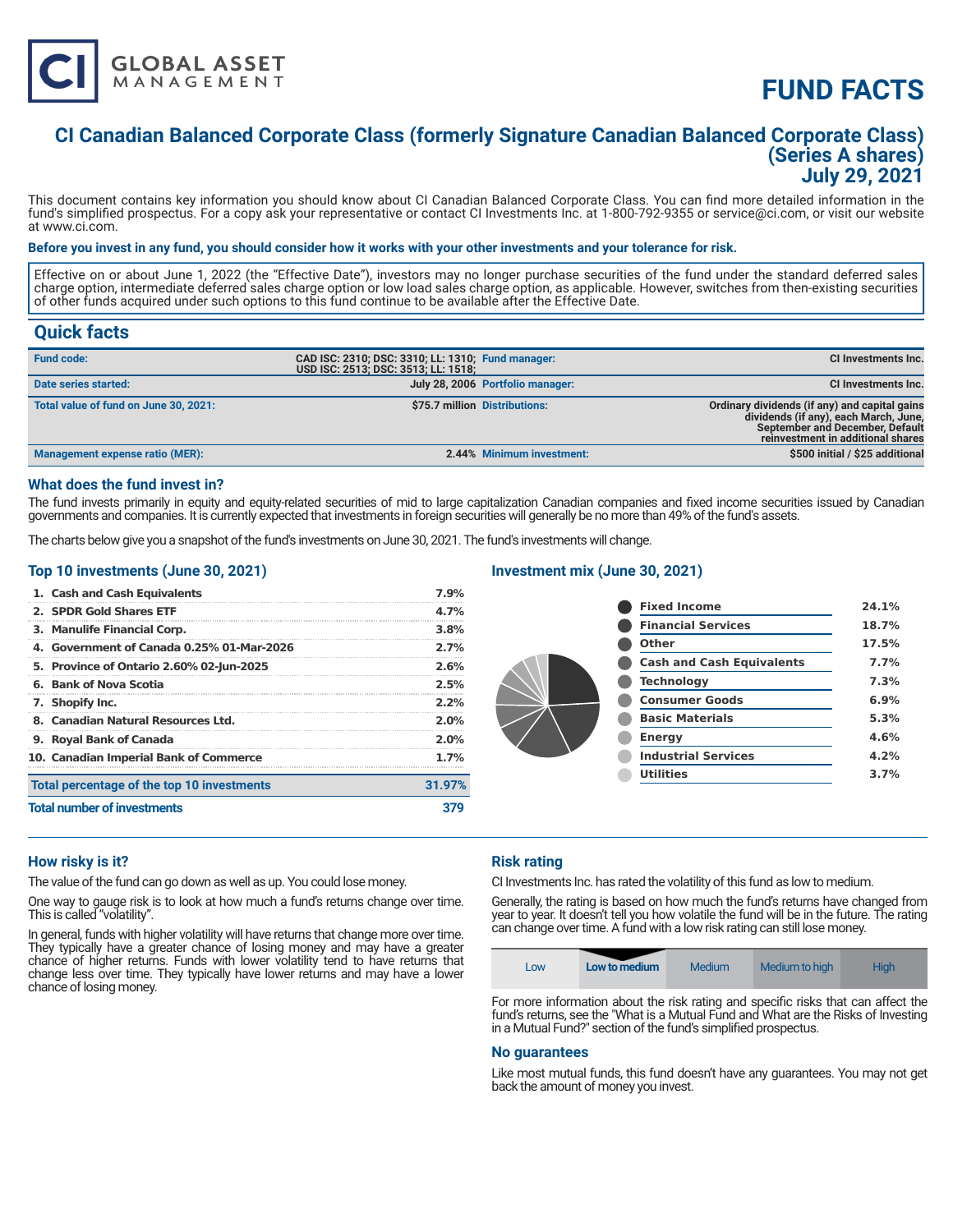# **CI Canadian Balanced Corporate Class (formerly Signature Canadian Balanced Corporate Class) (Series A shares)**

# **How has the fund performed?**

This section tells you how Series A securities of the fund have performed over the past 10 calendar years. Returns are after expenses have been deducted. These expenses reduce the fund's returns.

#### **Year-by-year returns**

This chart shows how Series A securities of the fund performed in each of the past 10 calendar years. This fund series dropped in value in 3 of the last 10 calendar years. The range of returns and change from year to year can help you assess how risky the fund has been in the past. It does not tell you how the fund will perform in the future.



#### **Best and worst 3-month returns**

This table shows the best and worst returns for Series A securities of the fund in a 3- month period over the past 10 calendar years. The best and worst 3-month returns could be higher or lower in the future. Consider how much of a loss you could afford to take in a short period of time.

|                     | <b>Return</b> | 3 months ending | If you invested \$1,000 at the beginning of the period |
|---------------------|---------------|-----------------|--------------------------------------------------------|
| <b>Best return</b>  | $9.0\%$       | June 30. 2020   | Your investment would be \$1,090.                      |
| <b>Worst return</b> | $-11.2%$      | March 31. 2020  | Your investment would be \$888.                        |

#### **Average return**

As at June 30, 2021, a person who invested \$1,000 in this series of units of the fund 10 years ago now has \$1,390. This works out to an annual compound return of 3.4%.

# **Who is this fund for?**

#### **This fund may be suitable for you if you:**

- want both equity and fixed income securities in a single fund and prefer to have the portfolio adviser make the asset mix decisions
- are investing for the medium term<br>• can tolerate low to medium risk
- can tolerate low to medium risk

### **A word about tax**

In general, you'll have to pay income tax on any money you make on a fund. How much you pay depends on the tax laws of where you live and whether you hold the fund in a registered plan, such as a Registered Retirement Savings Plan or a Tax-Free Savings Account.

Keep in mind that if you hold your fund in a non-registered account, fund distributions are included in your taxable income, whether you get them in cash or have them reinvested.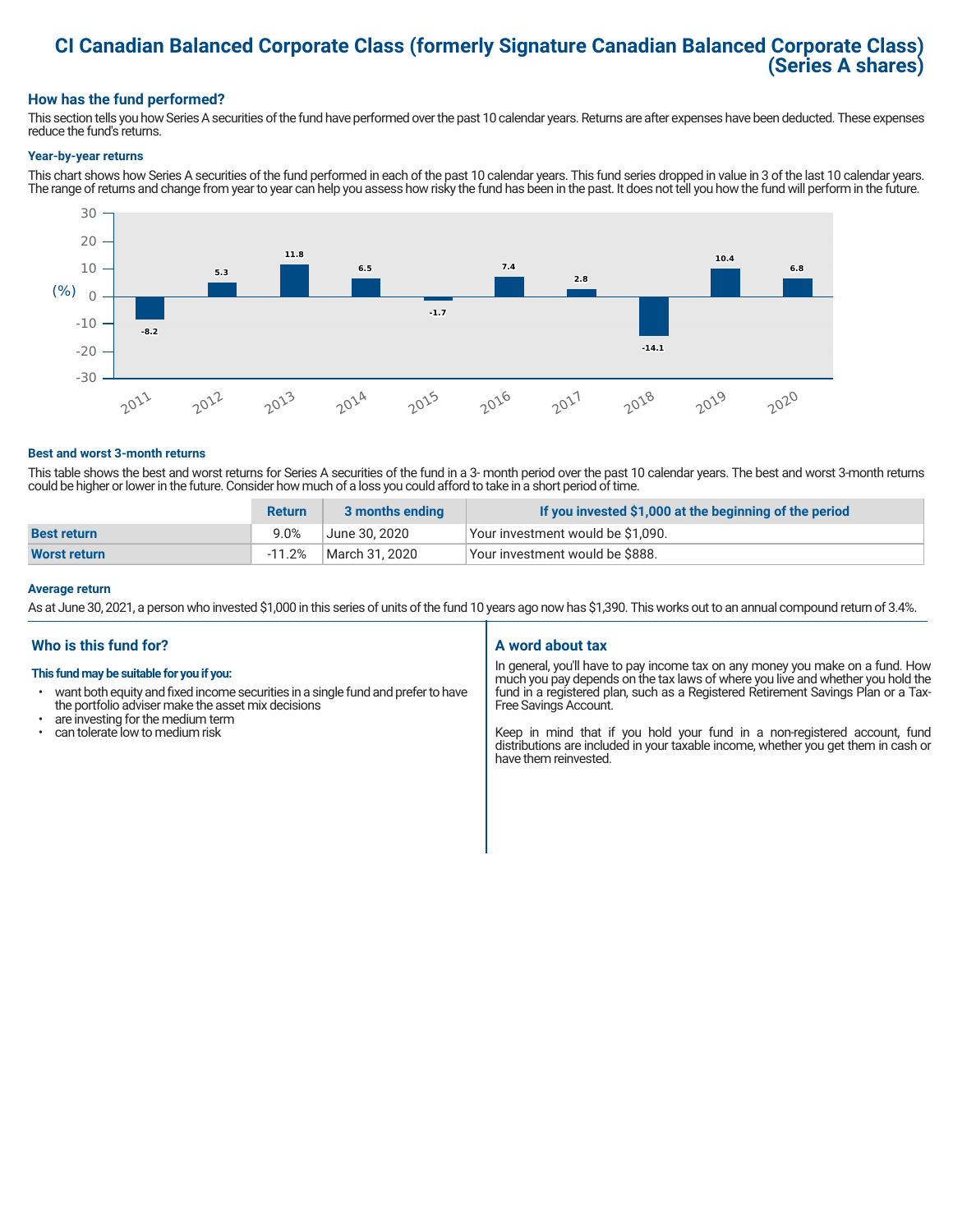# **CI Canadian Balanced Corporate Class (formerly Signature Canadian Balanced Corporate Class) (Series A shares)**

# **How much does it cost?**

The following tables show the fees and expenses you could pay to buy, own and sell Series A securities of the fund. The fees and expenses — including any commissions — can vary among series of a fund and among funds. Higher commissions can influence representatives to recommend one investment over another. Ask about other funds and investments that may be suitable for you at a lower cost.

### **1. Sales charges**

You may have to choose a sales charge option when you buy Series A securities of the fund. Ask about pros and cons of each option.

| <b>How it works</b><br>What you pay    |                                                      |                                                                                                                                                                                                                                                                                                                |
|----------------------------------------|------------------------------------------------------|----------------------------------------------------------------------------------------------------------------------------------------------------------------------------------------------------------------------------------------------------------------------------------------------------------------|
| in percent $(\%)$                      | in dollars<br>$($ \$)                                |                                                                                                                                                                                                                                                                                                                |
| Initial sales charge                   |                                                      |                                                                                                                                                                                                                                                                                                                |
| 0 to 5.0% of the amount you buy        | \$0 to<br>$$50.00$ on<br>every<br>\$1,000 you<br>pay | You and your representative decide on the rate.<br>The initial sales charge is deducted from the amount you buy. It goes to your representative's firm as a commission.<br>$\bullet$                                                                                                                           |
| <b>Standard deferred sales charges</b> |                                                      |                                                                                                                                                                                                                                                                                                                |
| If you sell within:                    | \$0 to<br>\$55.00 on                                 | The standard deferred sales charge is a set rate and is deducted from the amount you sell based on the initial cost and<br>number of those securities.                                                                                                                                                         |
| 5.5%<br>1 year of buying               | every<br>\$1,000 of                                  | When you buy the fund, we pay your representative's firm a commission of 5%. Any standard deferred sales charge you pay<br>$\bullet$<br>when you sell the fund goes to us.                                                                                                                                     |
| 5.0%<br>2 years of buying              | original<br>cost you                                 | You can sell up to 10% of your securities each year without paying a standard deferred sales charge subject to certain<br>restrictions ("10% free redemption right"). Your 10% free redemption right is reduced by the equivalent number of securities                                                         |
| 5.0%<br>3 years of buying              | sell                                                 | you would have received if you had reinvested any cash distributions you received during the calendar year. If you exercised<br>your 10% redemption right and redeem your securities before the standard deferred sales charge schedule has expired, your                                                      |
| 4.0%<br>4 years of buying              |                                                      | standard deferred sales charge on a full redemption would be the same as if you had not redeemed securities under your<br>10% free redemption right.                                                                                                                                                           |
| 4.0%<br>5 years of buying              |                                                      | If you hold the fund in a non-registered account, if applicable, you can ask to receive cash distributions which are not<br>subject to standard deferred sales charges.<br>You can switch between standard deferred sales charge funds at any time without paying this sales charge. The standard<br>$\bullet$ |
| 3.0%<br>6 years of buying              |                                                      |                                                                                                                                                                                                                                                                                                                |
| 2.0%<br>7 years of buying              |                                                      | deferred sales charge schedule will be based on the date you bought securities of the first fund and the rates and duration<br>of such schedule shall continue to apply.                                                                                                                                       |
| 0.0%<br>After 7 years                  |                                                      | Your securities will be converted into the initial sales charge option after the expiry of the standard deferred sales charge<br>schedule if you qualify for CI Prestige (and if available for your securities) and such securities will participate in CI Prestige.                                           |
| Low-load sales charges                 |                                                      |                                                                                                                                                                                                                                                                                                                |
| If you sell within:                    | \$0 to<br>\$30.00 on<br>every                        | The low-load sales charge is a set rate and is deducted from the amount you sell based on the initial cost and number of<br>those securities.<br>When you buy the fund, we pay your representative's firm a commission of up to 2.5%. Any low-load sales charge you pay                                        |
| 3.0%<br>1 year of buying               | \$1,000 of                                           | when you sell the fund goes to us.                                                                                                                                                                                                                                                                             |
| 2.5%<br>2 years of buying              | original<br>cost you                                 | If you hold the fund in a non-registered account, if applicable, you can ask to receive cash distributions which are not<br>subject to low-load sales charges.                                                                                                                                                 |
| 2.0%<br>3 years of buying              | sell                                                 | . You can switch between low-load sales charge funds at any time without paying this sales charge. The low-load sales<br>charge schedule will be based on the date you bought securities of the first fund and the rates and duration of such                                                                  |
| 0.0%<br>After 3 years                  |                                                      | schedule shall continue to apply.<br>Your securities will be converted into the initial sales charge option after the expiry of the low-load sales charge schedule if<br>you qualify for CI Prestige (and if available for your securities) and such securities will participate in CI Prestige.               |
|                                        |                                                      |                                                                                                                                                                                                                                                                                                                |